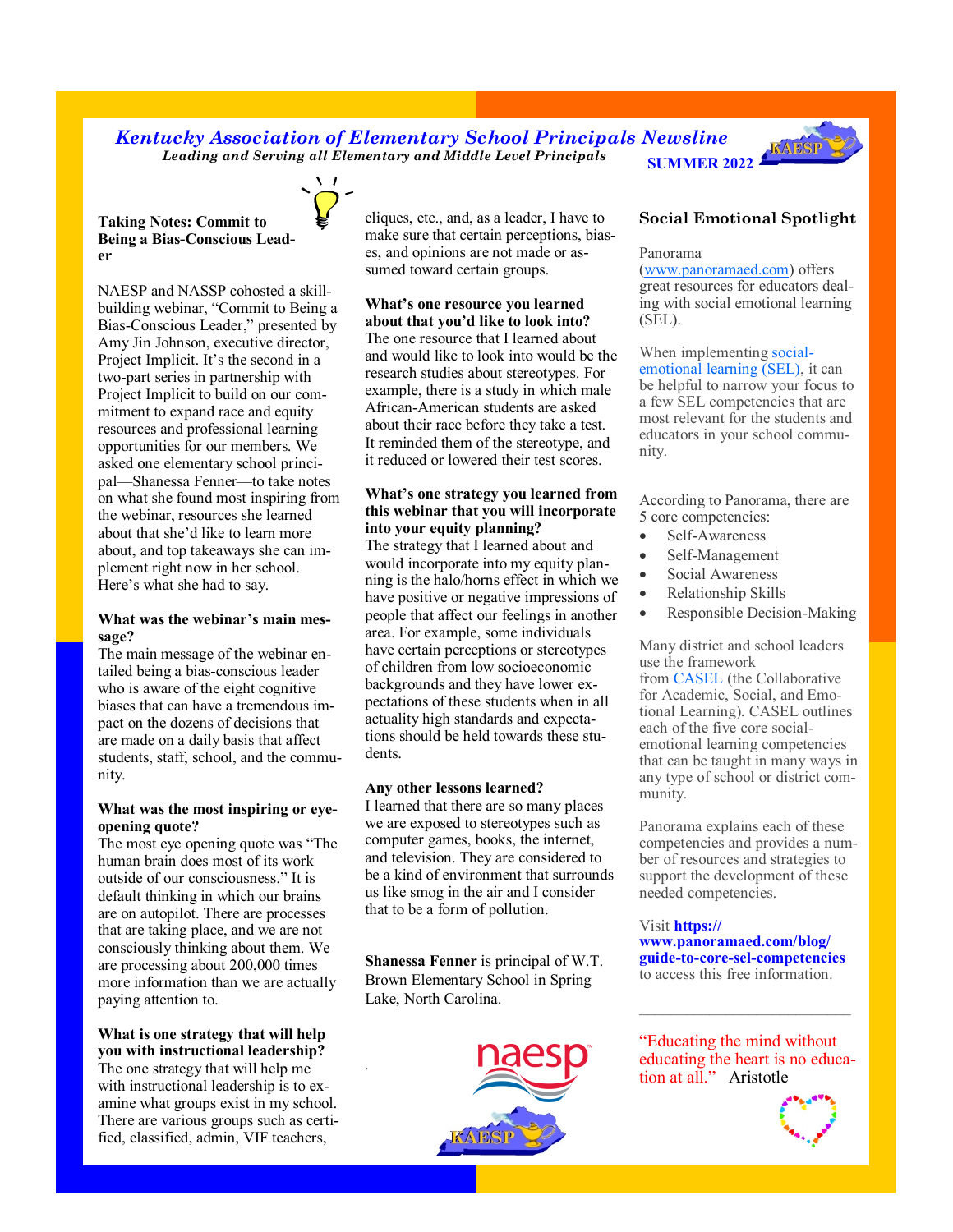#### **Kentucky Association of Elementary School Principals**

### **SUMMER 2022**

**First Year Principals and Assistant Principals: you receive a free KAESP membership for your first year. Complete a membership application form and send it to the KAESP indicating your first year principalship status.** 

# *NAESP Announces Dues Increase Effective July 1, 2022*

Please note the NAESP dues increase that go into effect on July 1l

Active from \$235 to \$259

Assistant Principal from \$195 to \$219

Institutional Active from \$280 to \$309

Institutional Subscription from \$150 to \$179

Associate from \$135 to \$169

Aspiring from \$80 to \$99

Emeritus from \$80 to \$99



#### **Promising Practices**

Universal Design for Learning (UDL)Is an approach to teaching and learning that gives all students equal opportunity to learn and succeed. The goal of UDL is to use a variety of teaching methods to remove any barriers to learning and give all students equal opportunities to succeed. This approach offers flexibility in the ways students access material, engage with it and show what they know

The three main principles of UDL are:

Representation: UDL recommends offering information in more than one format.

Action and expression: UDL suggests giving kids more than one way to interact with the material and to show what they've learned.

Engagement: UDL encourages teachers to look for multiple ways to motivate students.

For more information, visit: Understood.org inclusive.tki.org.nz



#### **More information about KAESP can be found at** <https://kaespky.org/>

## **Thinking Upstream**

A concept made popular by bestselling author Dan Heath—thinking upstream—can help you adjust your thinking and identify and solve problems in your school before they happen. NAESP asked members to share their upstream problems what crises are percolating just beneath the surface—and how they hope to get ahead of them as they school year continues. Here's what they had to say:

## **Fixing COVID-Related Challenges**

"There are no crises unless you look at your challenges that way. Moving forward, schools need to hold onto the effective practices learned over the past year and re-establish teaching norms and relationship expectations at the beginning of the year."[—Christopher Wooleyhand,](https://twitter.com/principal64)

#### **Improving School Culture**

"I'm merging two staffs this year following the repurposing of my previous school. I have to be very purposeful about building one team and fostering a positive culture."—[Justin Swope,](https://twitter.com/JustinSwope) Arkansas

"At my school, the problem is more of an opportunity. When we open this school year, 50 percent of our school will be new to the school due to redistricting and the closure last year. We need to reboot and almost start our school as a new school. Hopefully, with proper planning and intentionality, we will be successful."—[Ed Co](https://twitter.com/PrincipalECos)[sentino,](https://twitter.com/PrincipalECos) Maryland

## **Focusing on Diversity, Equity, and Inclusion**

"So much is just below the surface at all times! The one that I anticipate

**KAESP is Looking for Board Members!**

Do you have an interest in serving on the KAESP Board of Directors? We are looking for principals and assistant principals to serve on the board by representing the principals in their region. The full board only meets about two times a year with most business conducted via email. Regional representatives are asked to recruit members from their region, attend KAESP functions, and provide leadership in KAESP. We are looking to grow the board and involvement of our members in KAESP. We need you!

If you are interested in being a more active member, please contact Rosie Young at ryoung@bellarmine.edu.



## **KAESP Website**

The new KAESP website is up and running—check it out at : kaespky.org

**www.kaespky.org** 



being closest is how we need to consciously lean into being mindful of addressing cultural and racial inequities within our district and community. That learning begins with much introspection and recognizing inequity, bias, stereotypes that are a part of the larger system. The 'bootstraps narrative' is a powerful narrative to combat and pushback can be as strong as the *need* to address it on behalf of our students, underrepresented community members, and society as a whole. This is hard *heart* work as a leader!"[—Jessica Hutchison,](https://twitter.com/jesshutchisonAW) Illinois



"We cannot solve our problems with the same thinking we used when we created them." Albert Einstein

**\_\_\_\_\_\_\_\_\_\_\_\_\_\_\_\_\_\_\_\_\_\_\_\_\_\_\_\_\_\_\_\_\_\_\_**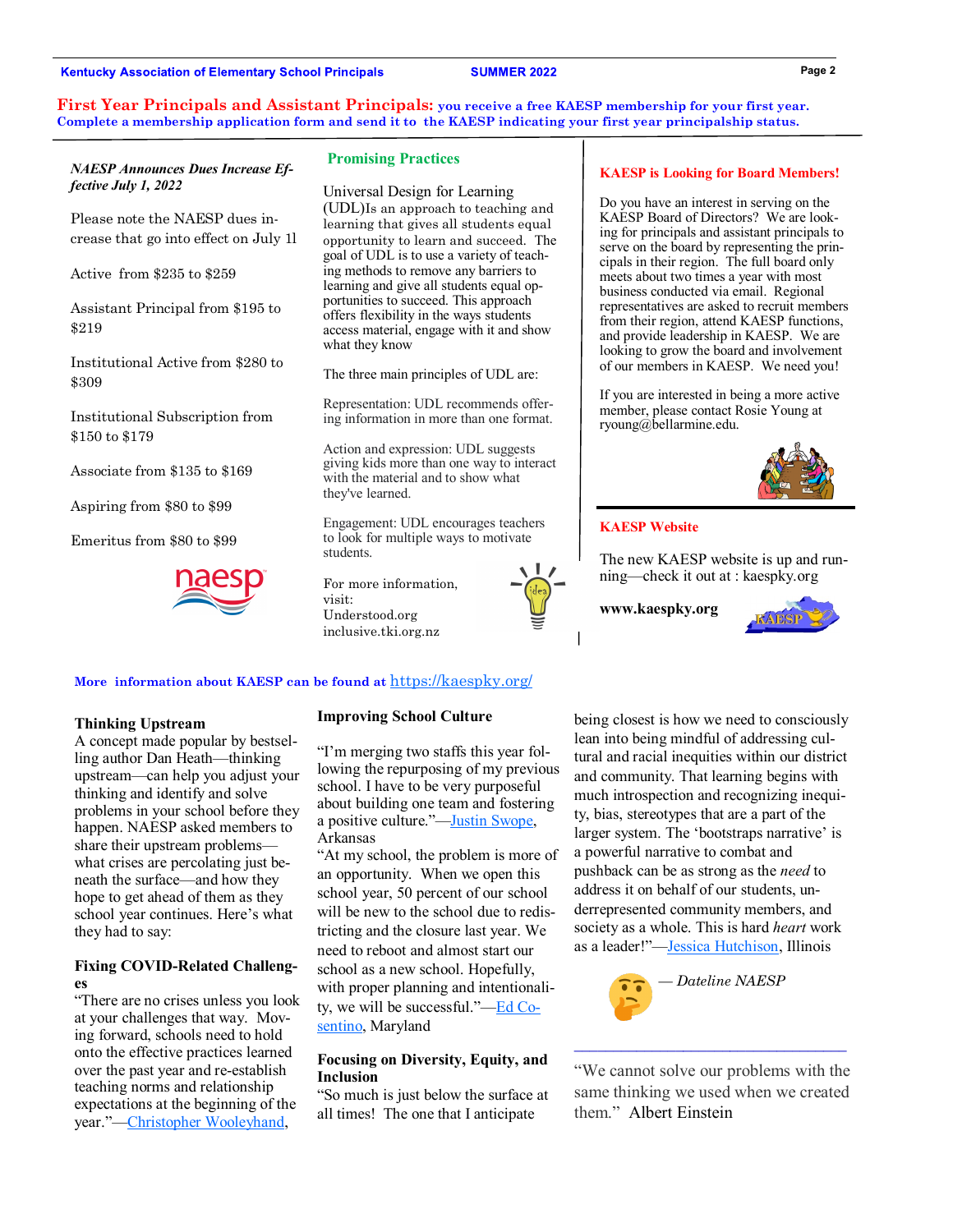#### **Kentucky Association of Elementary School Principals**

**SUMMER 2022** 



*From the Executive Director, Dr. Rosie Young*

**NAESP is Coming to Louisville!**

NAESP will hold it annual conference in Louisville—July  $15 - 17$ , 2002. This is the first time the conference has been held in Kentucky,

Please show NAESP that this was a great choice by attending the conference.

To celebrate this, KAESP is offering a free members to those attending the conference. To join, please send an email to kaespky@gmail.com or to ryoung@bellarmine.edu. Provide your name, school, school address and email. We also know that some may not be able to attend. So, if you wanted to go but cannot, we invite you to a free membership for 2022– 2023 to try us out. Follow the steps above to join.

Take care, **Rosie**



**ed**leaders **KAESP has joined with a number of other state associations to launch the Ed Leaders Network.** 

The Ed Leaders Network (ELN) is grounded in the belief that educational leaders impact student performance. With this foundational belief at the ELN's core, multiple state principal associations have partnered together to provide you high quality, on-demand professional development webinars to enhance your leadership growth.

A dynamic professional networking community has also been created to allow you to interact with your peers and leadership experts from across the country. In short, the ELN's mission is to provide you the professional development content and capacity building professional network you need to do what's best for your students and learning community.

Regular ELN pricing will be \$199 annually for Members of State Affiliates/\$399 for nonmembers once the early bird rate ends.

**Please visit the website at www.edleadersnetwork.org**

#### **Join NAESP!**



If you are not familiar with the many benefits of NAESP membership, please visit the website at www.naesp.org to see what our National Association has to offer. Your membership could help us become a Goal Buster Plus award winner again! School funds can be used for the Institutional Active membership category and you will receive a set of publications for you school as well as an active membership. Please join!!!

#### **Become a Member of KAESP Today!**

The drive is on! The KAESP is conducting its membership drive and we need you as a member! Current members will receive an email to notify them of the need to renew their membership. If you do not receive this membership email, you are not a member and we want YOU! Your Regional Representative is listed on page 4 of this newsletter. You may contact your regional representative for information on membership, contact KAESP at kaesp@kaesp.org or visit the website (www.kaesp.org) for the membership application. We hope you become a member of your professional association. The KAESP is the only association dedicated to the needs of elementary and middle level principals. If you are not a member, please consider joining so that we may do even more for our members! Membership dues are only \$90.00 a year. Please join us as we advocate, serve and lead!



#### **Resources from KDE**

Are you interested in signing up for the various newsletters that KDE offers?

Publications include: Diversity, Equity, Inclusion and Belonging Newsletter Counselor Connection Kentucky Teacher Kentucky Multi-Tiered System of Supports Newsletter Kentucky Academic Standards Newsletter Office of Special Education and Early Learning Newsletter Educators Rising Newsletter Educator Development

To sign up for these and other news, please visit: **https://public.govdelivery.com/accounts/ KYDE/signup/32118**

**"Education is the key to unlock the golden door of freedom."**

George Washington Carver

# **Portrait of a Leaner**

Many schools and school districts are investing time and energy to create their portrait of a leader. This endeavor redefines and enhances expectations for learners from preschool through high school graduation and on into postsecondary. It enables learner experience to be more personally relevant, more engaging, and more reflective of the learning and career challenges faced by students. Ultimately, it is an agreed-upon set of school-level (or district-level) aspirations for what every learner will know and be able to do when they leave us.

### **To see various models of this work, visit:**

[https://www.shelby.kyschools.us/domai](https://www.shelby.kyschools.us/domain/1353) [n/1353](https://www.shelby.kyschools.us/domain/1353)

https://sites.google.com/logan.kyschool s.us/lc-innovatorexamples/home?authuser=0

file:///C:/Users/drryo/Downloads/bridge performanceframework%20(2).pdf

# **2022 NAESP Pre-K–8 Principals Conference: Registration is Open**

[Join educators](https://web.cvent.com/event/b091f4a9-a618-4e45-8532-7427c8c22651/regProcessStep1) from around the world to network and learn within the vibrant and beautiful city of Louisville, KY July 15 –17. Yes, Louisville, KY!!! The NAESP Pre-K–8 Principals Conference™ is the one national event that provides the strongest unified voice for pre-K–8 educators across the U.S. and around the world. This national conference in Kentucky will make it so affordable for all KY school Leaders. Keynoters include Simon Sinek and Inky Johnson.

Registration Link: https:// web.cvent.com/event/96333dca-2aac-48d9-b28d-1ce9b05b0b33/ regProcessStep1





**Page 3**